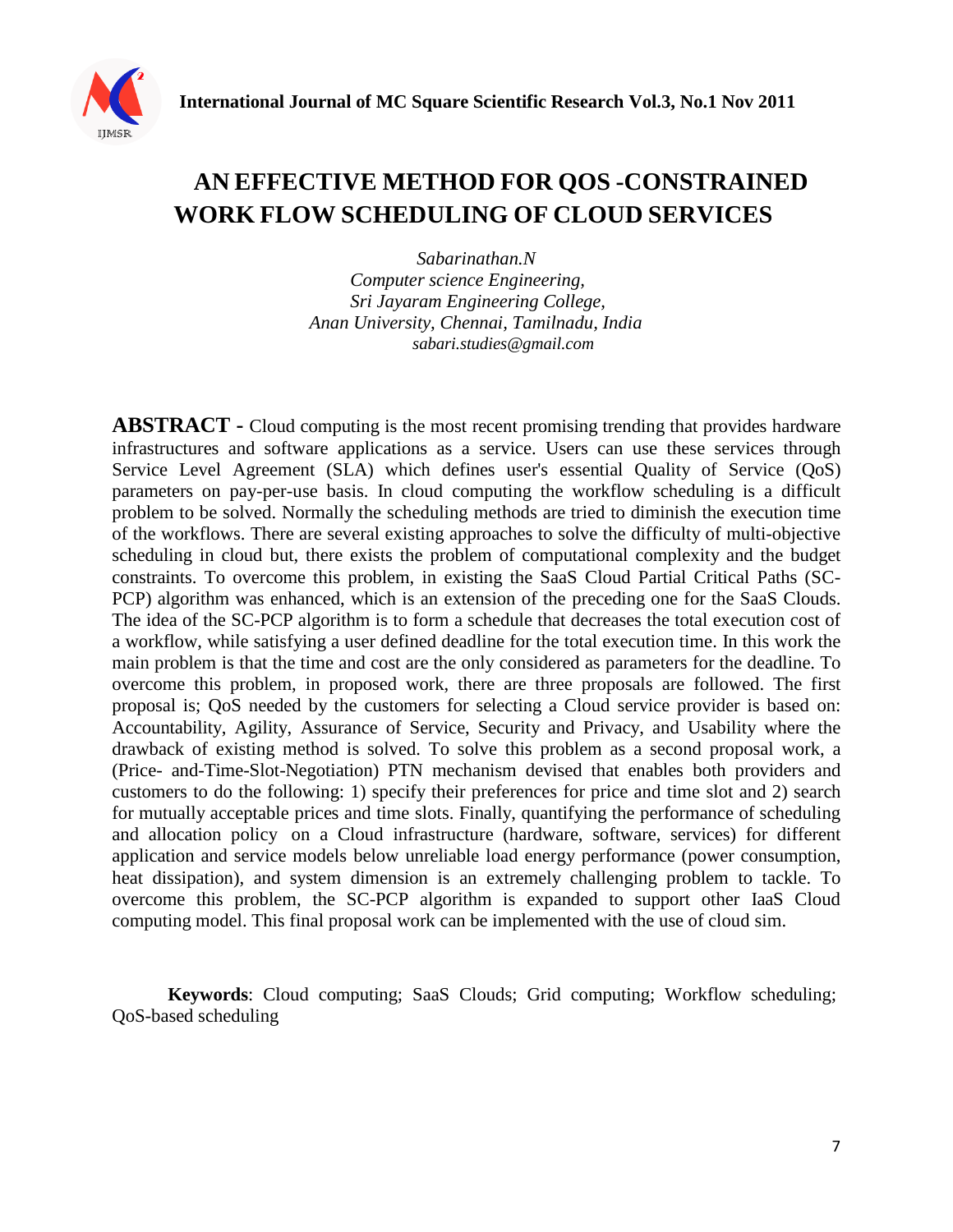

# 1**. INTRODUCTION**

Recently many researchers contain considered the benefits of by Cloud computing for systematic applications. Currently, these services are categorized into three major classes: Infrastructure as a Service (IaaS), Platform as a Service (PaaS) and Software as a Service (SaaS). IaaS Clouds like Amazon, provide virtualized hardware and storage on top of which the users can deploy their own applications and services. PaaS Clouds, like Microsoft Azure [17], provide an application development environment in which the users can implement and run applications on the Cloud. According to cloud [17], there are two types of Cloud [17], which deliver software applications to the users. Examples of these Clouds are Google office automation services like Google Document or Google Calendar. The second group [17] provides rudimentary web services to the users (known as on-demand web services).

Workflow scheduling is the problem of mapping each task to a suitable resource and of ordering the tasks on each resource to satisfy some performance criterion [16], [17]. As task scheduling is a well-known NP-complete problem [16], many heuristic methods have been proposed for homogeneous and heterogeneous distributed systems like Grids. These scheduling methods [16], [17] try to minimize the execution time (makes pan) of the workflows [16] and, as such, are suitable for community Grids.

Most current workflow management systems [17], like the ones above mentioned, use such scheduling methods [16]. However, in Clouds, there are many other potential QoS attributes [16], [17] like execution time, like reliability, security, availability [17] and so on. Besides, stricter QoS attributes mean higher prices for services [17]. Therefore, the scheduler faces a QoS cost tradeoff in selecting appropriate services [16], which belongs to the multi-objective optimization problems family. There are several existing approaches [16], [17] to the problem of multi-objective scheduling. One method is to find pare to desirable solutions, and let the user select the best schedule according to his requirements. The problem is that the pare to sets are usually very large and hard to examine [17].

Another common method is to assign a weight to each scheduling criterion [15], [16], and optimize the weighted sum of these criteria. However, in most cases, the weight assignment is not a simple process for users. Due to the complexity of the development of a general multiobjective scheduling algorithm [17], many researchers [15], [16] try to propose bi-criteria scheduling algorithms [17]. In most bi-criteria scheduling algorithms [17], the user specifies a limitation for one criterion (deadline or budget constraints), and the algorithm tries to increase the computing speed under this constraint. This is a easiest way for the users to convey their ideas, and a useful scenario for the researchers to easy to solve the problem and propose fast and high performance solutions.

## **2. RELATED WORK**

In previous work [15], [16], they have proposed a QoS-based workflow scheduling algorithm on utility Grids, called the Partial Critical Paths (PCP). Also they have proposed the SaaS Cloud Partial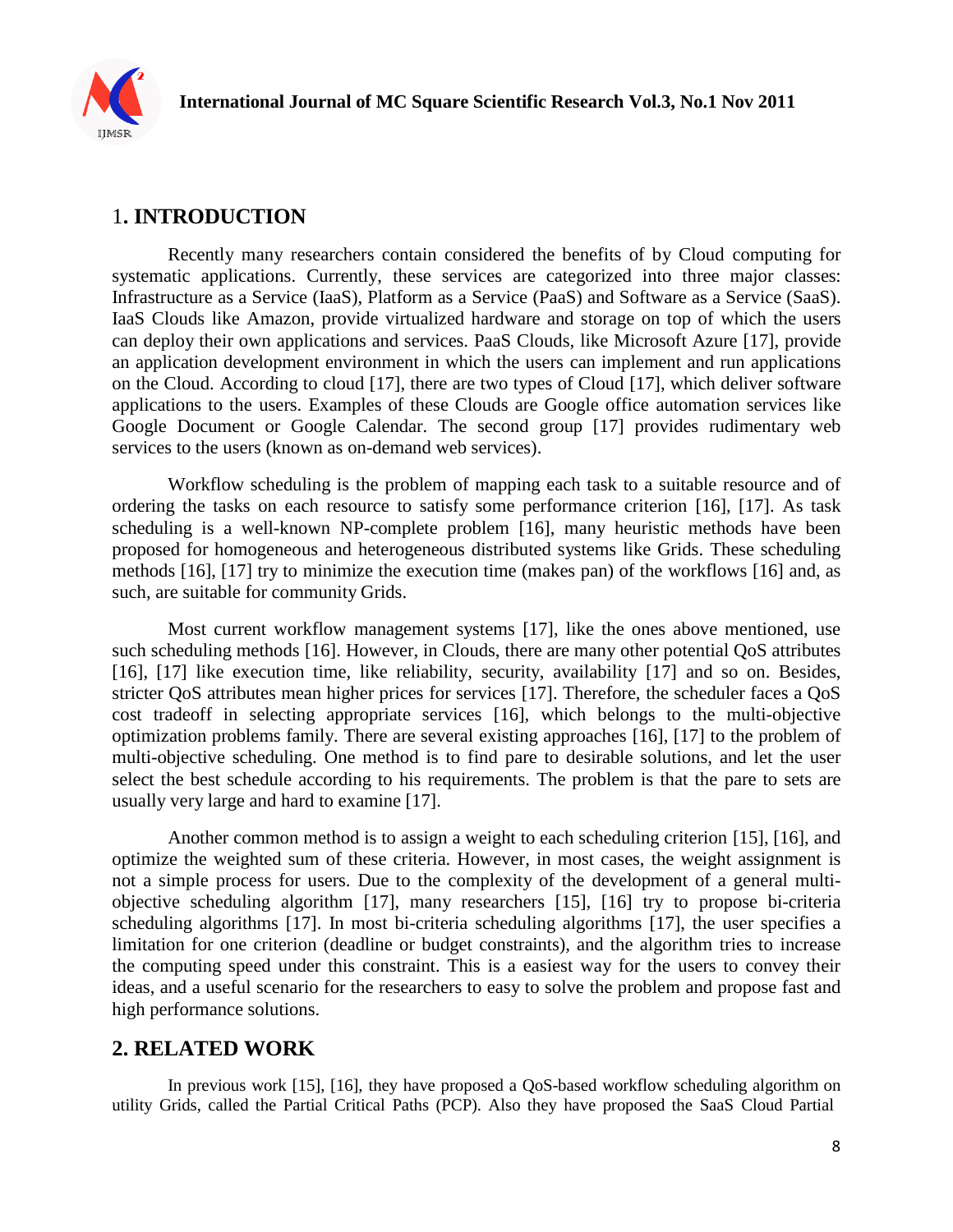

Critical Paths (SC-PCP) algorithm, which is an extension of the preceding one for the SaaS Clouds. The objective function of the SC-PCP algorithm is to create a schedule that reduce the total implementation cost of a workflow as satisfying a user defined deadline for the total execution time. First, the SC-PCP algorithm tries to schedule the (overall) critical path of the workflow, such that it is finished previous to the user deadline, and execution cost is minimized. Then, it finds the partial critical path to each scheduled task on the critical path and executes the same procedure in a recursive manner.

The existing algorithm was based on a similar heuristic, to schedule the critical nodes first, yet not to minimize the execution time, but to reduce the price of executing the critical path before the userspecified deadline. After scheduling all critical nodes, each of them has a start time which is a deadline for its parent nodes, i.e. its (direct) predecessors in the workflow. So, then they can carry out the same procedure by considering each critical node in turn as an exit node with its start time as a deadline, and creating a partial serious path that ends in the critical node and that leads back to an already scheduled node. In the SaaS Cloud-Partial Critical Paths (SC-PCP) algorithm, this process continues recursively until all tasks be successfully scheduled.

The existing algorithm has following problems such as (i) They have considered only time and cost as parameters for the deadline, (ii) The QOS constraints should be improved, (iii) Price and time slot have to be negotiated simultaneously and (iv) Need of new generalized and extensible simulation framework that should support for modeling and instantiation of large scale Cloud computing infrastructure.

### 3. **SCHEDULING SYSTEM MODEL**

The planned scheduling system model consists of an application model, a Cloud model, with a performance for scheduling [17]. An application is viewed by a directed acyclic graph w  $(T, E)$ , where T is a set of n tasks  $\{t1, t2, \ldots, tn\}$ , and E is a set of dependencies. Each dependency,  $ei, j = (ti, tj)$ , represents a precedence constraint, which indicates that task ti should complete execution before task tj can start. In a given task graph, a task without any parent is called an entry task, and a task without any child is called an exit task. As our algorithm requires a single entry and a single exit task, we always add two dummy tasks tentry and texit, to the beginning and end of the workflow, respectively. These dummy tasks contain zero implementation time and are connected with zero-weight dependency to the real entry and exit tasks.

#### **3.1 The SC-PCP scheduling algorithm**

Algorithm 1 shows the pseudo-code of the overall SC-PCP algorithm for scheduling a workflow [16],[17]. After some initialization, the algorithm generates the fastest schedule for the input workflow in line 4. This is a preliminary schedule, which obviously has the highest cost. In the next phases, the algorithm tries to refine this preliminary schedule [14] by changing the selected service of each task, such that the overall execution time extends to the user's deadline, and the cost decreases as much as possible. We define a scheduled task as a task whose selected service is finalized and which never changes in the next phases of the algorithm. Obviously, all tasks are still unscheduled in the preliminary schedule.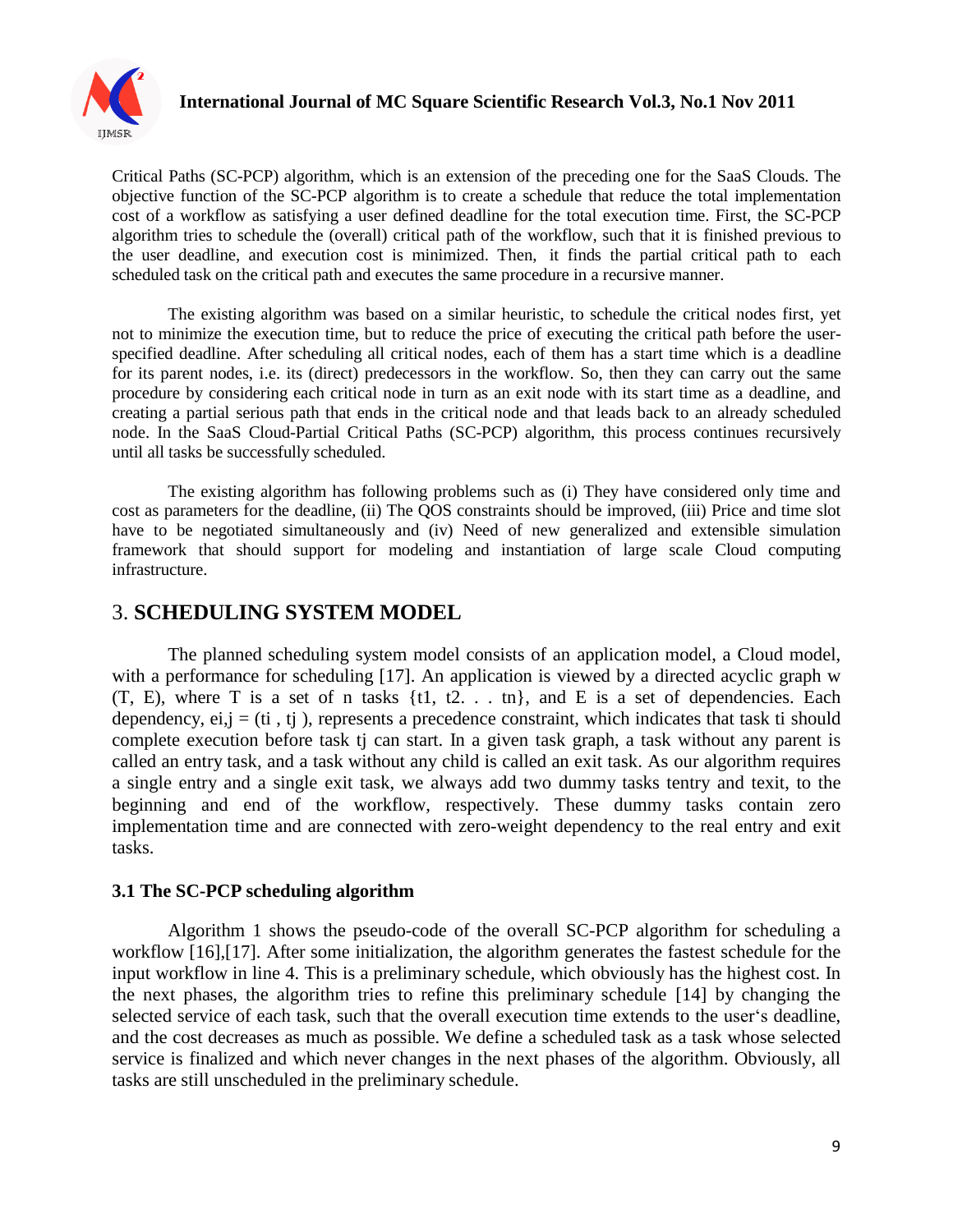

#### **3.2 The parents scheduling algorithm**

The pseudo-code for Schedule Parents is shown in Algorithm 2. This algorithm 2 receives a scheduled service as input and schedules all its unscheduled parents before the start time of the input node itself (the while loop from line 2 to 14). First, Schedule Parents try to find the Partial Critical Path of unscheduled nodes ending at its input node and starting at one of its predecessors that has no unscheduled close relative. For this cause, it uses the concept of Critical Parent.

Definition 1. The Critical Parent of node ti is the unscheduled parent of ti that has the latest data arrival time at it; that is, it is the parent tp of it , for which

EST (tp) + ET (tp, SS (tp)) + TT (ep, i) is maximal.

We will now define the fundamental concept of the SC-PCP algorithm.

Definition 2. The Partial Critical Path of node ti is: (i) empty if it does not have any unscheduled parents. (ii) Consists of critical parent tp of ti and the Partial Critical Path of tp if has any unscheduled parents.

Algorithm 2 begins with the input node and follows the critical parents until it reaches a node that has no unscheduled close relative to form a partial serious path (lines 3–7). Note that in the first name of this algorithm, it begins with texit and follows back the critical parents until it reaches tentry, and so it finds the overall real critical path of the complete workflow graph.

|     | 1:procedure ScheduleWorkflow $(w(T, E), D)$                         |
|-----|---------------------------------------------------------------------|
| 2:  | determine available services $S_i$ for each task type in w          |
| 3:  | add $t_{entry}, t_{exit}$ and their corresponding dependencies to w |
| 4:  | generate the fastest schedule                                       |
| 5:  | compute $EST(t_i)$ for each task in w according to Eq. (2)          |
| 6:  | compute $LFT(t_i)$ for each task in w according to Eq. (4)          |
| 7:  | if (the <i>fastest schedule</i> is not feasible) then               |
| 8:  | return(null)                                                        |
| 9:  | end if                                                              |
| 10: | mark $t_{entry}$ and $t_{exit}$ as scheduled                        |
| 11: | call ScheduleParents $(t_{exit})$                                   |
|     | 12: end procedure                                                   |

Algorithm 1. The SC-PCP scheduling algorithm.

| Ŀ.  | procedure ScheduleParents(t)                            |
|-----|---------------------------------------------------------|
| 2:  | while $(t$ has an unscheduled parent) do                |
| 3:  | $PCP \leftarrow null, t_i \leftarrow t$                 |
| 4:  | while (there exists an unscheduled parent of $t_i$ ) do |
| 5:  | add $CriticalParent(t_i)$ to the beginning of $PCP$     |
| 6:  | $t_i \leftarrow CriticalParent(t_i)$                    |
| 7:  | end while                                               |
| 8:  | call SchedulePath(PCP)                                  |
| 9:  | for all $(t_i \in PCP)$ do                              |
| 10: | update $EST$ for all successors of $t_i$                |
| 11: | update $LFT$ for all predecessors of $t_i$              |
| 12: | call $ScheduleParents(t_i)$                             |
| 13: | end for                                                 |
| 14: | end while                                               |
|     | 15: end procedure                                       |

Algorithm 2. Parents scheduling algorithm.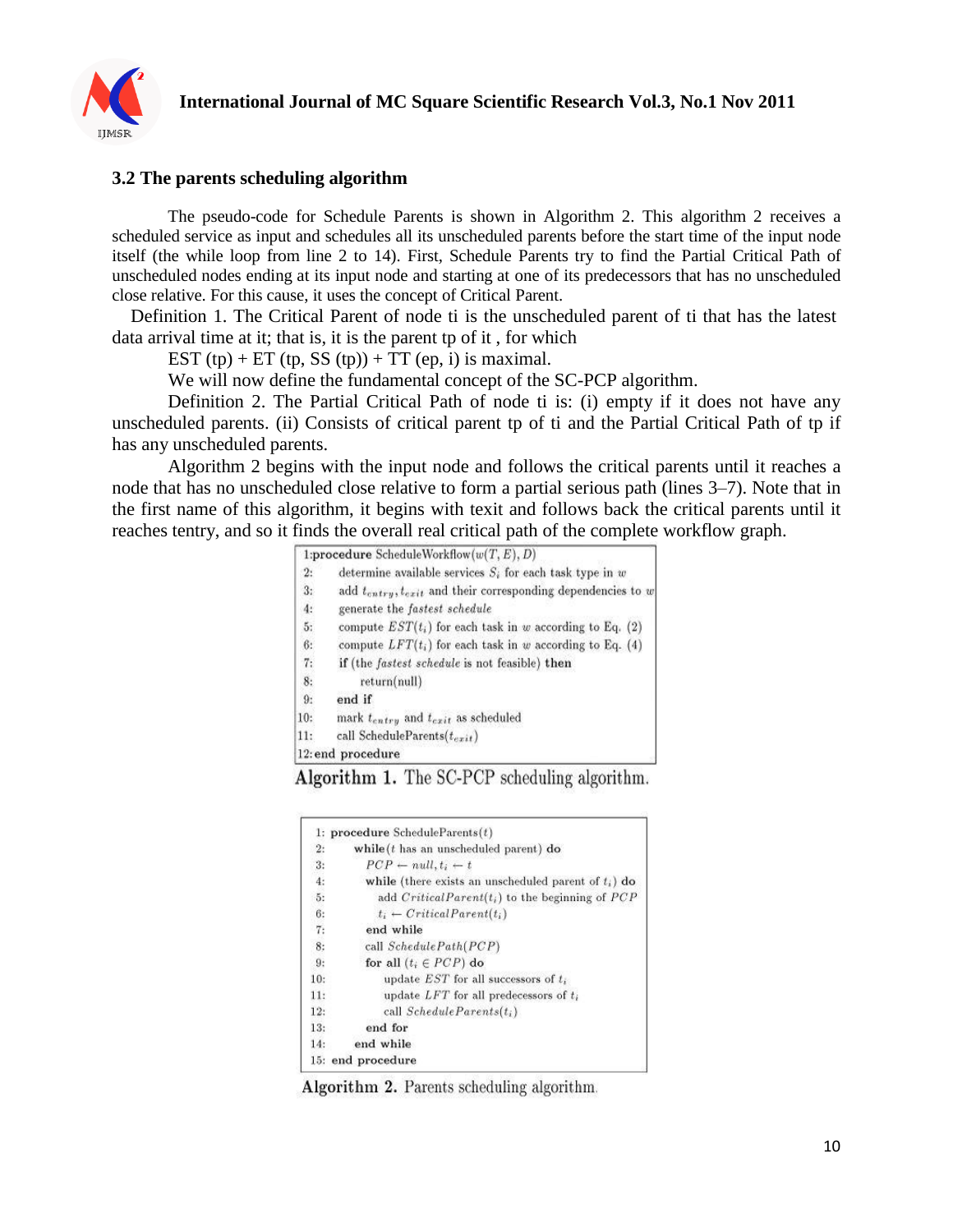

Then, the algorithm calls procedure Schedule Path (line 8), which receives a path (an ordered list of nodes) as input [17], and schedules each node on the path [16], such that it can complete previous to its most recent finish time and the total implementation cost of the path is minimized. We complicated on this procedure in the next sub-section. As the Schedule Path probably changes the selected services of some responsibilities on the path, the ESTs of their successor and the LFTs of their predecessor may change (according to Corollary 3). For this reason, the algorithm updates these values for all responsibilities of the path in the next loop. After that the algorithm starts to list the parents of each node on the partial critical path, from the beginning to the end of the path, by calling Schedule Parents recursively.

#### **2.3 The path scheduling algorithm**

The Schedule Path algorithm receives a path as input and tries to find a schedule for its tasks that minimizes the total cost of the path and finishes each task before its latest finishes time. We propose three different policies for scheduling a path as follows. We try to find the cheapest schedule that can finish the tasks of the path before their latest finish time.



Algorithm 3. Optimized path scheduling algorithm.

Since the problem of finding the optimal schedule for an ordered list of tasks, or, more precisely, a linear workflow is also an NP-complete problem, there is no polynomial time algorithm [17] to solve it. Fortunately, this problem can be formulated as an extension of a classic problem, known as the Multiple Choice Knapsack Problem (MCKP) [16].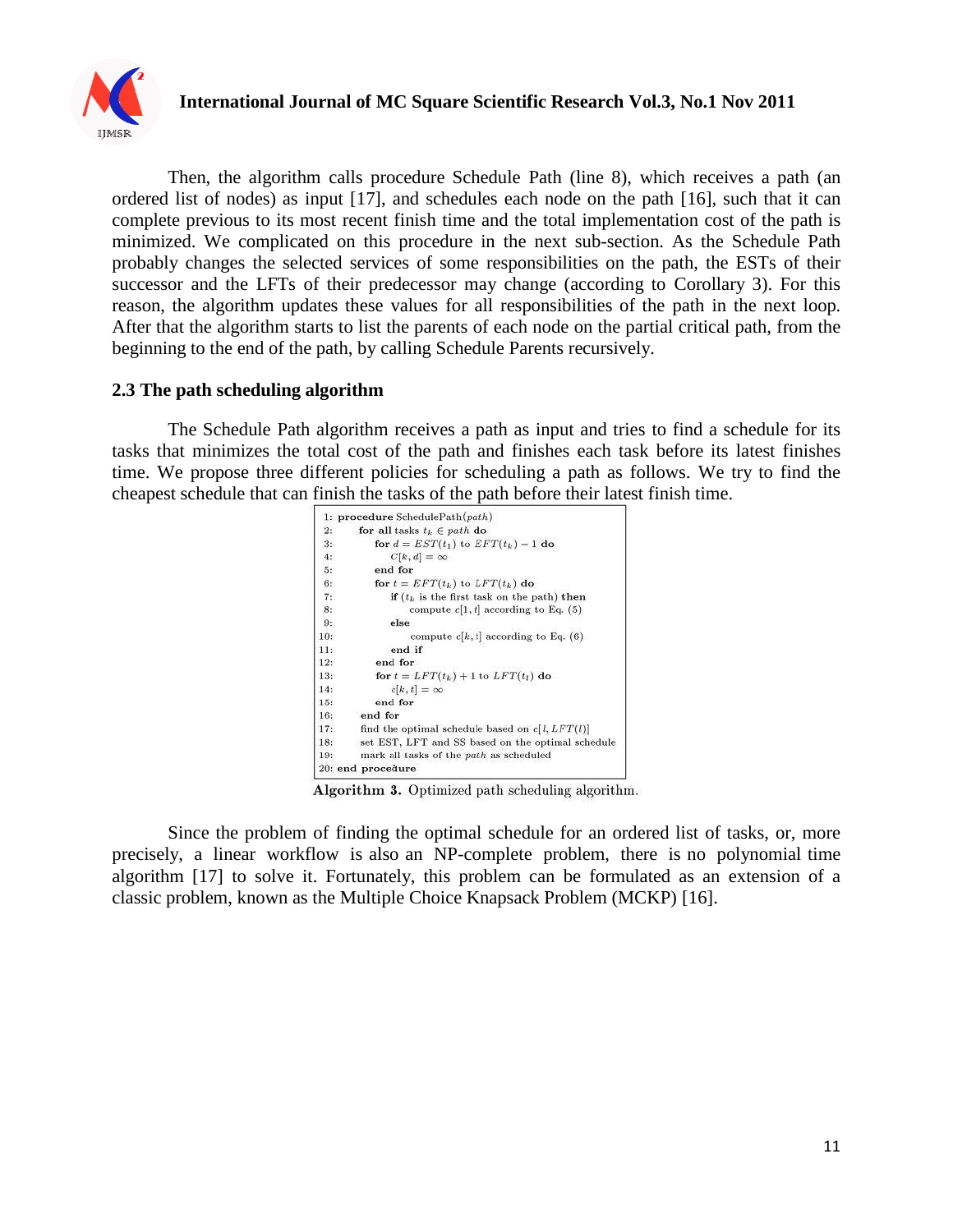

|     | 1:procedure SchedulePath $(path)$                              |
|-----|----------------------------------------------------------------|
| 2:  | repeat                                                         |
| 3:  | for all $(t_i \in Path)$ do                                    |
| 4.  | if (scheduling $t_i$ on the next service is feasible) then     |
| 5:  | $SS(t_i) \leftarrow$ next slower service                       |
| 6:  | update the EST and the LFT of other tasks on the path          |
| 7,  | end if                                                         |
| 8:  | end for                                                        |
| 9:  | until (no change is done)                                      |
| 10: | set EST, LFT and SS according to best for all tasks $\in$ path |
| 11: | mark all tasks of the path as scheduled                        |
|     | 12: end procedure                                              |

**Algorithm 4. Fair Path Scheduling Algorithm**.

This algorithm can professionally solve the MCKP in a lot of cases. However, the most efficient literal algorithm for the MCKP is based on the Branch and Bound approach [15]. These algorithms usually discover the best possible solution for a relaxed version of the problem, e.g. linear programming entertainment, which lets 0 6 xij 6 1, and use it as an upper bound for the original problem. Using this upper bound they abolish partial solutions whose upper bound is less than the current best solution. Finally, there are some polynomial time approximation algorithms which try to find an inexact (estimated) solution with a bounded worst-case relative

error denoted by  $\epsilon$ . It means P – P  $*6 \epsilon$  P $*$ , where P  $*$  is the optimal solution for the problem, and P is the solution found by the approximation algorithm. To find some references to these algorithms, see [11].

#### **3. Performance evaluation**

In this segment, we will present our simulation of the Cloud Partial Critical Paths algorithm Quality of Service (QoS) [12] plays a critical role in the affective reservation of resources inside service oriented distributed systems. The Cloud compute is promoting by the commerce rather than academic which determines its focus on user applications. Different users have different QoS Requirements. So according to the given deadline and budget, the proposal is formulated on scheduling model from the user's perspective. The first is how to measure various QOS attribute of a Cloud service. A lot of these attribute differ over time. However, without having precise measurement models for each attribute, it is not possible to compare different Cloud services or still discover them. The attribute be Responsibility, Agility, Assurance of Service, Security and Privacy, and Usability.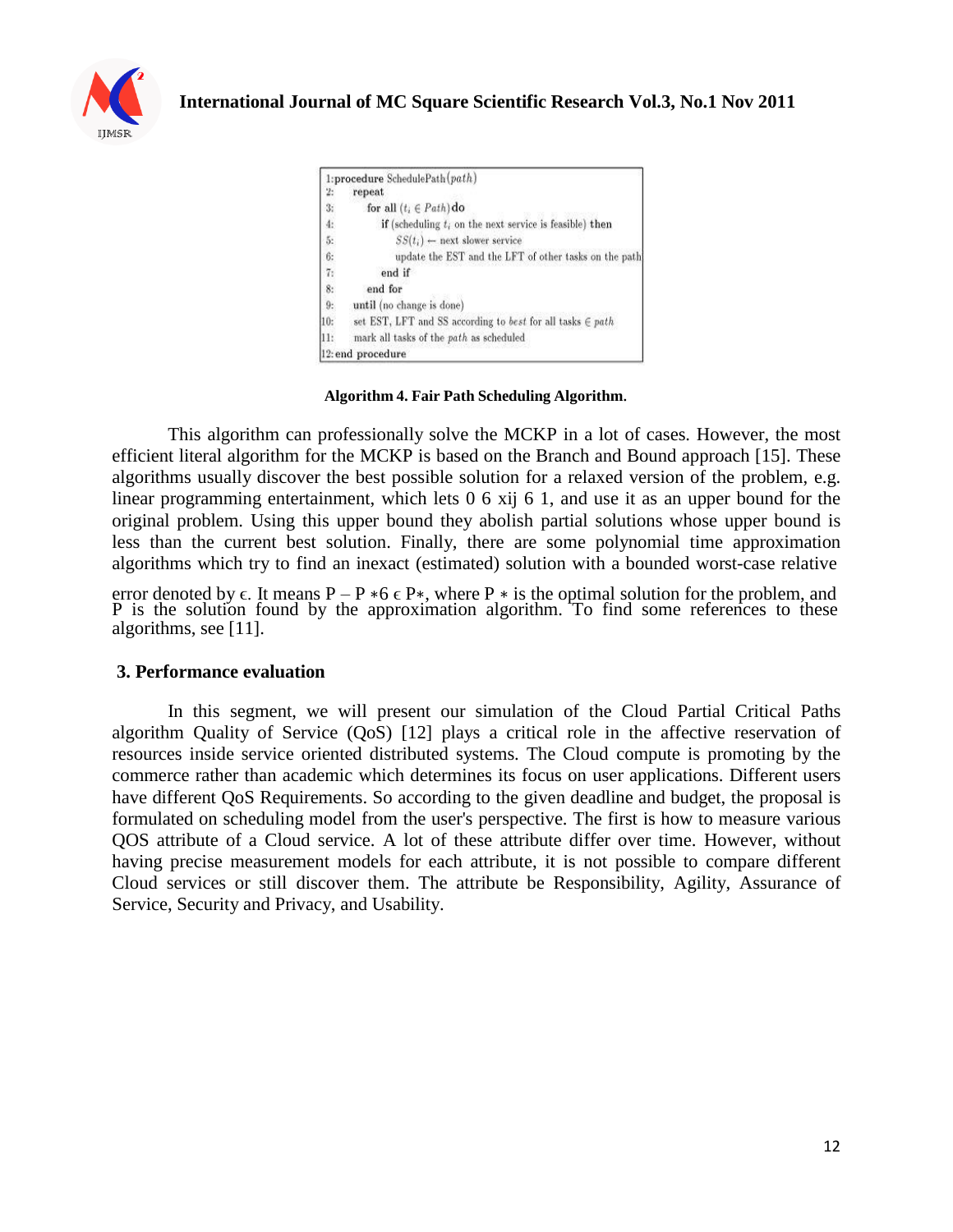

| <b>FST</b><br><b>IFT</b> |                      |  |
|--------------------------|----------------------|--|
| 163 0483476642171        | $-227483476642171$   |  |
| 144 16594900634456       | $-38659490063445503$ |  |
| 866.1840077005805        | $-5.887007700580568$ |  |
| 326 66555521025856       | 536324447897414      |  |
| 47 357656317692374       | 119 6090103489743    |  |
| 88.39995830159344        | 78.56670836507323    |  |
| 759 6046018918066        | 16735906477485992    |  |
| 31 202870437649835       | 198 1695371043165    |  |
| 158.09891132650807       | 325.06557799317477   |  |
| 11251722927042824        | 3751033739623841     |  |
| 1102 1552259392033       | 398 12044072746323   |  |
| 266 90383845710375       | 43387050512377044    |  |
| 150 668603081367         | 710 966603081367     |  |
| 953 9454356141053        | 1280.9094356141052   |  |
| 1276 4305068183303       | 16033945068183302    |  |
| 809 0670437642292        | 1616 029043764229    |  |

**Table 1. Computation time**

**Responsibility**—these groups of QoS attribute is used to measure a variety of Cloud provider exact characteristics. This is important to build the trust of a customer on any Cloud provider. Rejection organization will want to organize its applications in addition to store their critical information in a place where there is no accountability of security exposures and compliance.



**Agility—**the most important advantage of Cloud computing is that it adds to the agility of an organization. Agility in cloud is measured as a rate of change metric, showing how quickly new capabilities are integrated into IT as desirable by the commerce. When considering a Cloud service's agility, organizations want to understand whether the service is portable, adaptable, and flexible.

#### **Fig 1. Average Cost decrease percentage of the SC-PCP**

**Cost**—the first queries that arise in the mind of organization previous to switch to Cloud computing are whether it is cost effective or not. Therefore, cost is clearly one of the vital attribute for IT and the business. price tend to be the single most scientific metric these days, but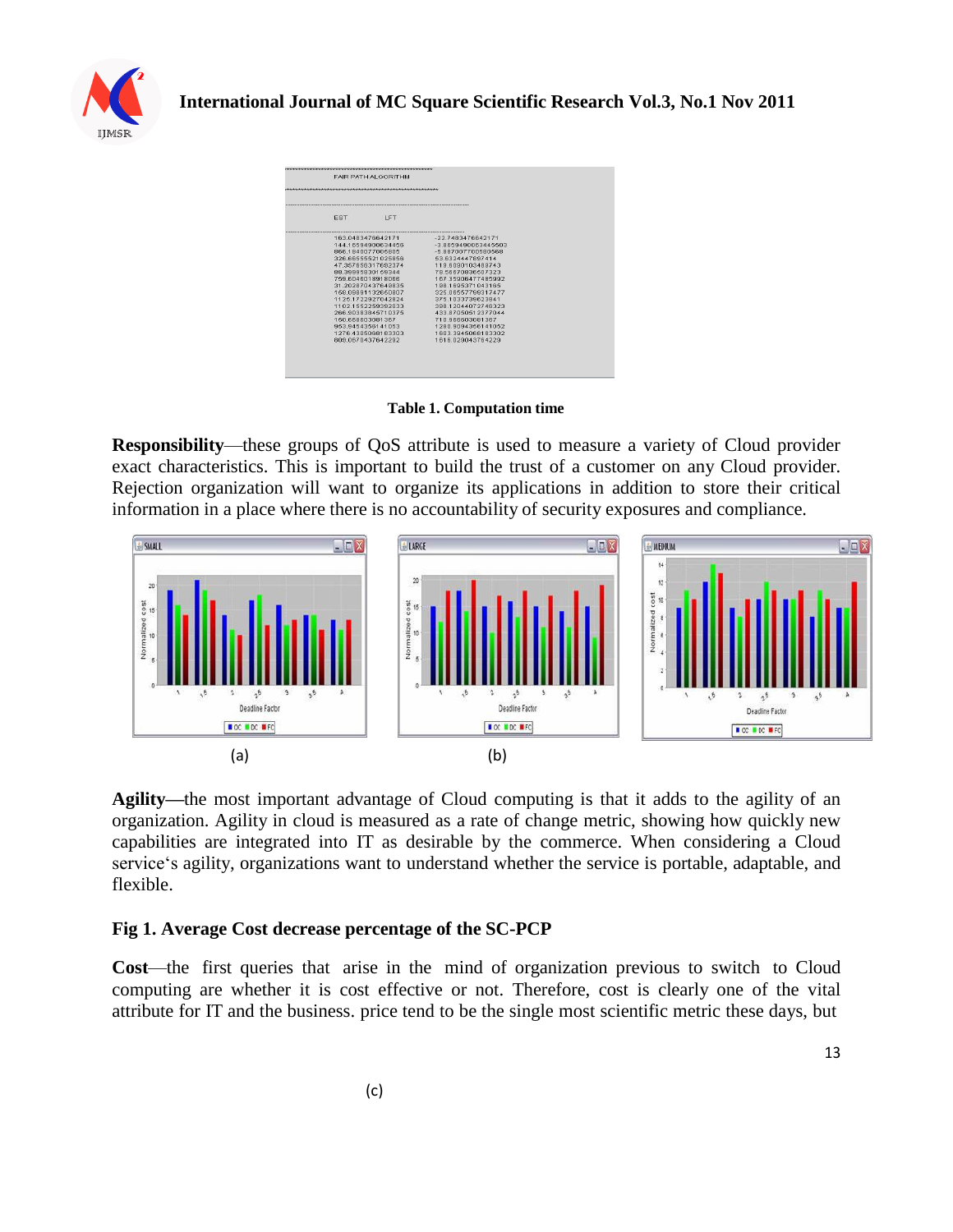

# **International Journal of MC Square Scientific Research Vol.3, No.1 Nov 2011**

it is important to express cost in the characteristics which are relevant to a particular business organization. The cost of the VM is Where, and d are weights for each resource attribute and. The weight of each attribute can vary from application to application.

**Performance—there are a lot of different solutions accessible through Cloud providers** addressing the IT needs of special organizations. Each solution has different performance in terms of functionality, service response time and accuracy. Organization need to appreciate how their application will execute on top of the different Clouds and whether these deployments meet their expectations.

**Assurance**—this quality indicates the possibilities of a Cloud service performing as expected or promise in the SLA. Every organization looks to expand their business and provide better services to their customers. Therefore, reliability, resiliency and repair constancy are important factor in selecting Cloud services.

**Security and Privacy**—data protection and privacy are important concern intended for nearly every organization. Hosting data below one more organization's manage is always a critical issue which requires stringent security policies employed by Cloud providers. For example financial organizations usually need fulfillment with system connecting data integrity and privacy. Security and Privacy is multi-dimensional in nature and includes lots of attribute such as defensive confidentiality and privacy data integrity and availability.

**Usability**—intended for the rapid acceptance of Cloud services the usability plays a significant role. The easier to use and learn a Cloud service is, the faster an organization can switch to it. The usability of a Cloud service can depend on multiple factors such as Accessibility; Install ability, Learn ability, and Compatibility.

#### **The sub attributes are calculated as follows**:

**Suitability--**Suitability is distinct as the amount to which a customer's supplies be meet through a Cloud provider. Present are two sub-cases before we can define suitability. First, if after filtering the Cloud providers there are more than one Cloud provider which satisfies all the essential and non-essential requirements of the customer, then all are suitable. Otherwise, if filtering results in an empty Cloud provider list then persons providers which satisfy the essential features are chosen. In this case, suitability will be the degree to which service features come closer to user requirements. The resultant metric is:

**Accuracy**—the accuracy of the service functionality measures the degree of closeness to the user's definite values when using a service compared to the expected values. For computational resources such because Virtual Machines accuracy's first indicator is the number of times the Cloud provider deviated from an assured SLA. It is described as the frequency of failure in fulfilling the promised SLA in terms of Compute units, network, and storage. If is the number of times the Cloud provider fails to convince assured values for user over the service time T , then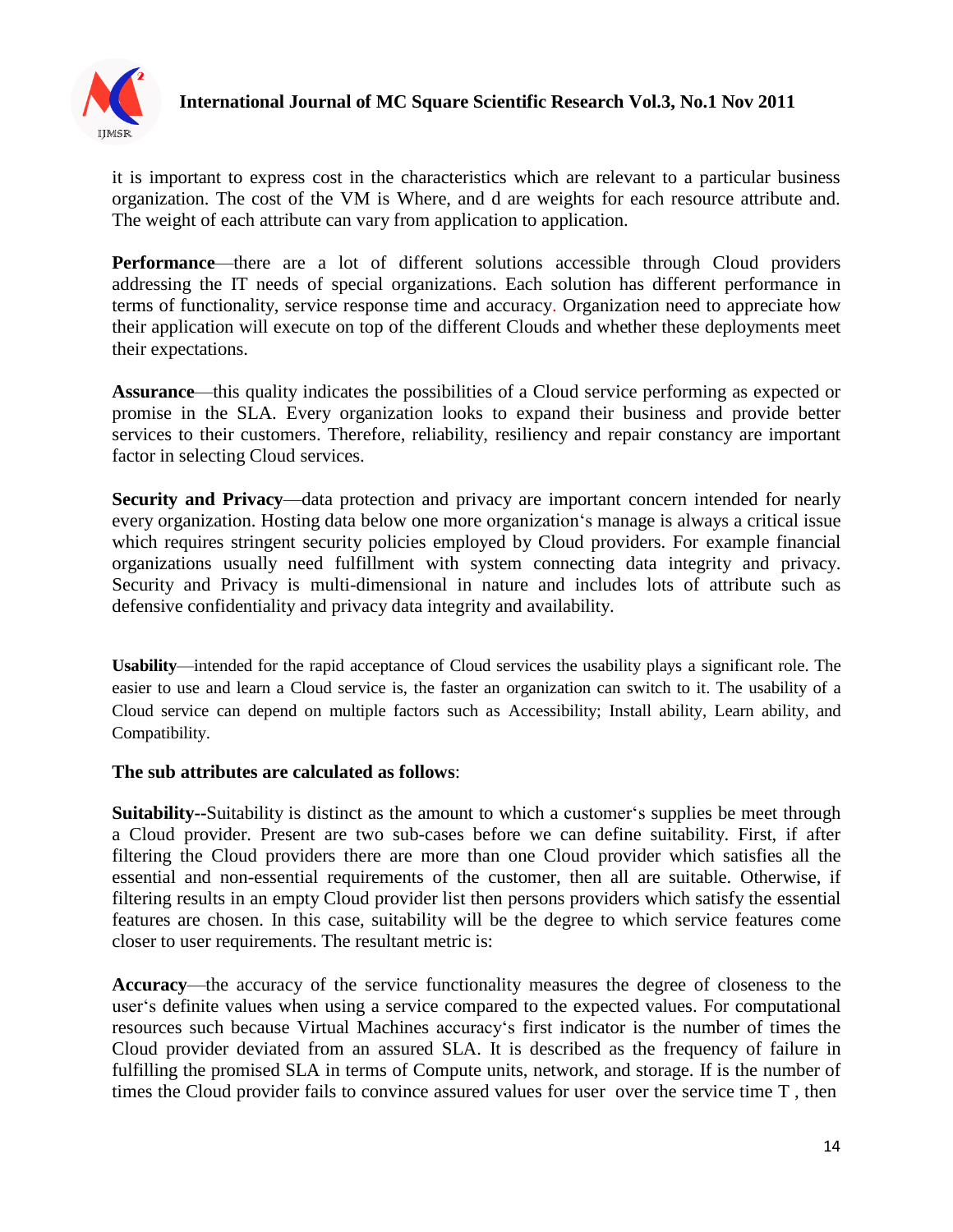

#### **International Journal of MC Square Scientific Research Vol.3, No.1 Nov 2011**

accuracy frequency is defined as where n is the number of previous users. An extra indicator of accuracy is the accuracy value which is defined by where  $\alpha$  can be computational, network or storage unit of the service and is service time for user.

**Transparency**—Transparency is an imperative aspect of Cloud services due to the rapid growth of these services. Transparency specifies the extent to which users' usability is affected by any changes in service. Therefore, it can be supposed as a time for which the performance of the user's application is concerned through a change in the service. It can also be calculated in terms of the frequency of such effects. So, it can be calculated by where is the number of calculation.

**Interoperability**—Interoperability is the capacity of a service to cooperate with other services presented moreover by the same provider or other providers. It is more qualitative and can be described by user knowledge. Additional than as it be a significant parameter intended for Cloud customers we provide an estimate, which is defined.



Fig. 2 Throughput Calculation



**Fig. 3 Reliability Variation of different factor**

**Reliability**—Reliability reproduces how a service functions without failure during a given time and condition. Therefore, it is defined based on the mean time to failure assured by the Cloud provider and previous failures practiced by the users. It is measured by: Where, the is the number of users who practiced a failure in a time interval less than assured by the Cloud provider is number of users, and is the promised mean time to failure. Reliability of storage can be defined in terms of durability that is the chance of failure of a storage device.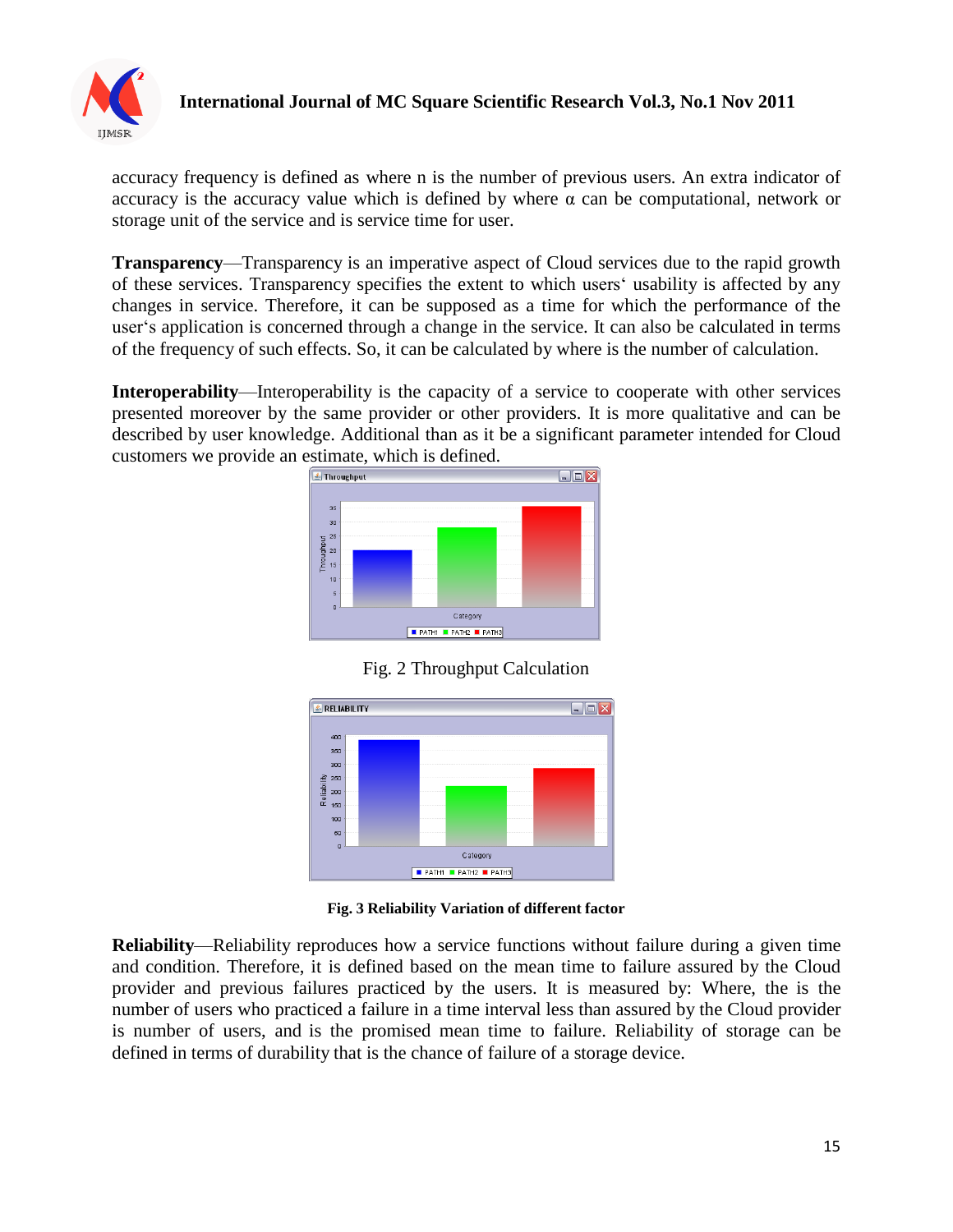

**Stability**—Stability is described as the unpredictability in the performance of a service. For storage, it is the variance in the average read and writes time. For computational resources, it is the divergence from the performance specified in SLAs, i.e. Where  $\alpha$  can be computational unit, network unit or storage unit of the resource; is the examined average performance of the user i who leased the Cloud service, is the assured values in the SLA; T is the service time; and n is the total number of users.



**Fig. 4 Stability for different methods**

# **4. CONCLUSIONS**

The Cloud computing model enable user in the direction of get their necessary services by means of preferred QoS (such as deadline) by paying an appropriate price. In this paper, we propose a new algorithm named the SaaS Cloud Partial Critical Path (SC-PCP) for workflow scheduling in SaaS Clouds, which minimizes the total execution cost while meeting a userdefined deadline. We evaluate our algorithm by simulating it with imitation workflows that are based on real scientific workflows with different structures and sizes. The results show that SC-PCP outperforms another highly cited algorithm called Deadline MDP.

Furthermore, the experiments show that the computation time of the algorithm is very low for the Decrease Cost and the Fair policies, but is much longer for the Optimized poliscy, although still acceptable for the mentioned workflows. In the future, we plan to extend our algorithm to support other Cloud computing models, such as IaaS and other pricing models.

## **5. REFERENCES**

- [1] Buyya, R., Yeo, C.S., Venugopal, S., Broberg, J. and Brandic, I. \_Cloud computing and emerging IT platforms: vision, hype and reality for delivering computing as the 5th utility", Future Gener. Comput. Syst., 25(6), pp. 599–616 (2009).
- [2] Juve, G., Deelman, E., Vahi, K., Mehta, G., Berriman, B., Berman, B.P. and Maechling, P. ‗‗Scientific workflow applications on Amazon EC2'', 5th IEEE International Conference on e-Science, Oxford, UK (2009).
- [3] Hoffa, C., Mehta, G., Freeman, T., Deelman, E., Keahey, K., Berriman, B. and Good, J. On the